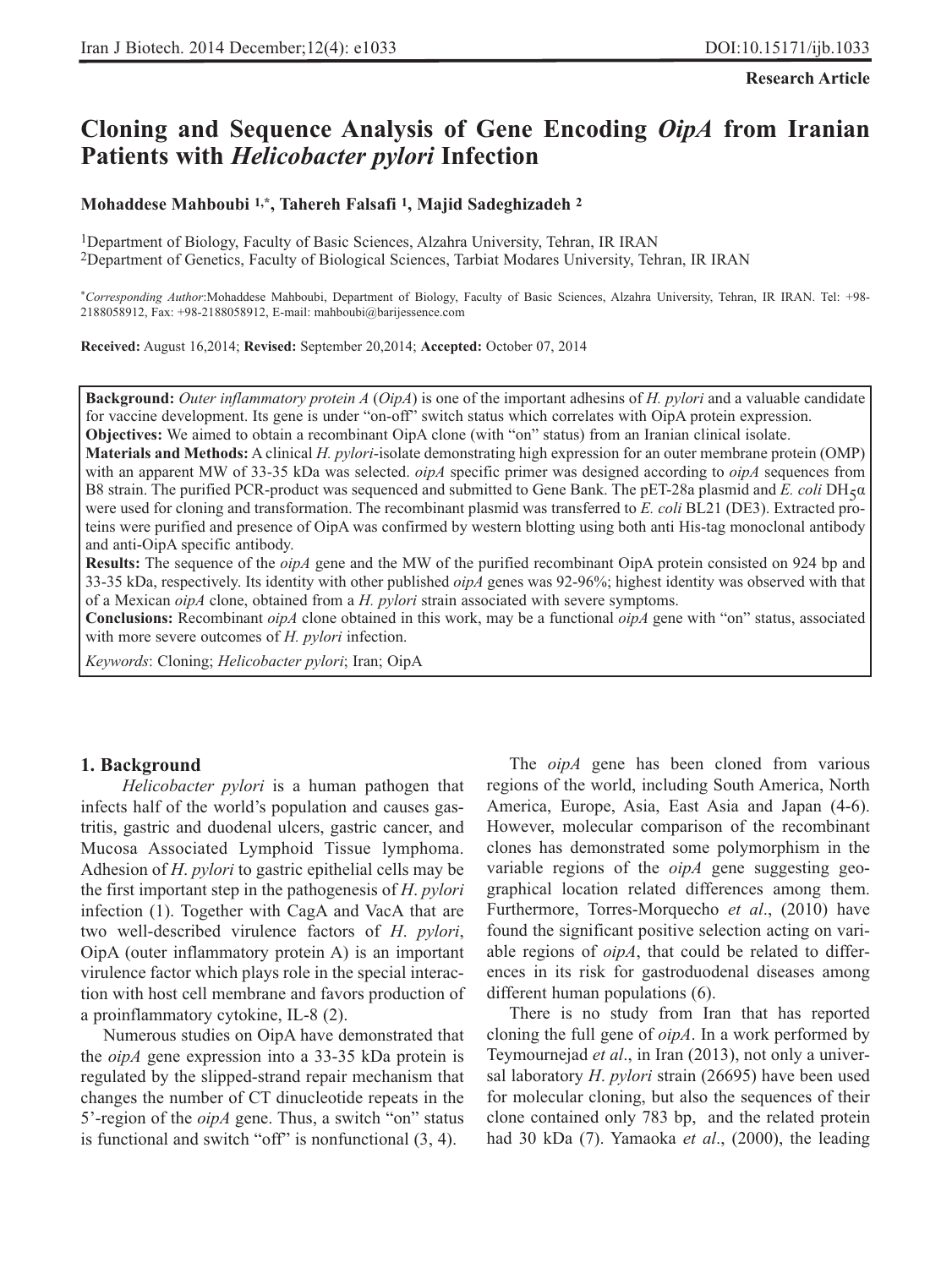**Primers Forward (5'-3') Reverse (5'-3') Product size** *vacA s vacAm ureC2 ureC1 cagA* ATGGAAATACAACAAACACAC CAATCTGTCCAATCAAGCCAG AACGCCCTTTCTTCTCAAGC TGATAAGCGCGAGCCACAAC ATGACTAACGAAACTATTGATC CTGCTTGAATGCGCAAAC GCGTCTAAATAATTCCAAGG TTCGCTCACAAACTTATCCC ACCGGAGCCACCTTATAAGC TATCGCCAAGAGTGAATTTAG 285 642 123 295 821

**Table 1.** Specification of primers in PCR reaction

investigator working in this field, has reported that functional OipA protein had 34 kDa weight (4) and the full gene of *oipA* had almost 930 bp.

### **2. Objectives**

Considering the important role of *OipA* in the pathogenesis of *H*. *pylori* infection and its variability among the strains isolated from various geographical regions, we aimed to obtain a recombinant *OipA* from a strain isolated from the Iranian patients. For selection of strain, we have taken into consideration two important factors: selection of strain from patients with *H*. *pylori* related symptoms, as well as *OipA* expression ability of the strain.

### **3. Material and Methods**

### *3.1. Isolation and Identification of H*. *pylori Strains*

To isolate the *H*. *pylori* strain, antral biopsies obtained from the patients suffering from the symptoms of *H*. *pylori* infection was processed according to the previously described protocol (4). The protocol was approved by the local Bioethics Committee. Written informed consent was obtained from all the patients prior to the participation in the study. In brief, the strains were routinely cultivated on *Brucella* agar (Biolife; Albimi, Italiana S. r. L. Viale Monza 272- 20128 Milano-Italia) supplemented with 5% sheep blood, polymyxin-B (8 mg.l-1), amphotericin (2 mg.l- $1)$  and vancomycin (6 mg.<sup>1-1</sup>) and were incubated for 3-7 days under microaerophilic conditions  $(10\%$  CO<sub>2</sub> and 95% humidity) at 37ºC. Identification of *H*. *pylori* strains were performed by morphology of the colonies, Gram staining, biochemical tests (oxidase, rapid urease, and nitrate) and PCR amplification of *H*. *pylori 16SrRNA* and *ureC*.

### *3.2. Selection of Strain for Cloning*

Clinical *H*. *pylori* strains were screened for the presence of a 33-35 kDa protein on SDS-PAGE profiles of OMPs. OMPs were prepared according to the previously described method (8). A strain (S15), demonstrating high expression for a protein with an apparent MW of 33-35 kDa, was selected for cloning of the *oipA* gene. For this strain, the *vacA*/*cagA* genotype/status was also determined according the previously determined PCR primers and PCR protocols (5, 9).

#### *3.3. Amplification of oipA Gene*

*H*. *pylori* DNA was obtained using the DNA extraction kit (SinaClone, Iran) according to the manufacturer's instructions. The primer sequence was designed according to the available genome sequence of *oipA* from *H*. *pylori* B8 strain (Table 1). The *oipA* forward primer with *Bam*HI endonuclease site was 5′-CCG-GATCCATGAAAAAAGCTCTCTTACT-3′ and the *oipA* reverse primer with an *Xho*I endonuclease site was 5′- CGCGGCTCGAGTTAATGTTTGTTTTTAAAGTT-3′. The PCR reaction was performed in 25 μl mixture containing the DNA template (100 ng), 0.2 mM of each dNTP,  $0.4 \mu M$  of each primer, 2 mM MgCl<sub>2</sub>,  $0.5$ U *Taq* DNA polymerase and PCR buffer (1x) (SinaClone, Iran). Following denaturation at 95ºC (2 min), the fragment was amplified through 30 cycles as follows: 95ºC (30 s), 65ºC (45 s), 72ºC (90 s); the extension was continued at 72ºC for 10 min. Aliquots of the PCR product were electrophoresed in a 1% (W/V) agarose gel in 0.5× Tris-borate-EDTA buffer (90 mM Tris-HCl, 90 mM boric acid, 2 mM EDTA), and stained in DNA green safe (Sinaclone, Iran) at 4 ppm and predicted 924 bp was visualized under UV.

### *3.4. Sequence Analysis*

Before cloning, the PCR product of the *oipA* gene was sequenced (Macrogen, Korea) and the results of sequencing were submitted to GenBank that were accepted under accession number KJ816695 (http://www.ncbi.nlm.nih.gov/nuccore/KJ816695).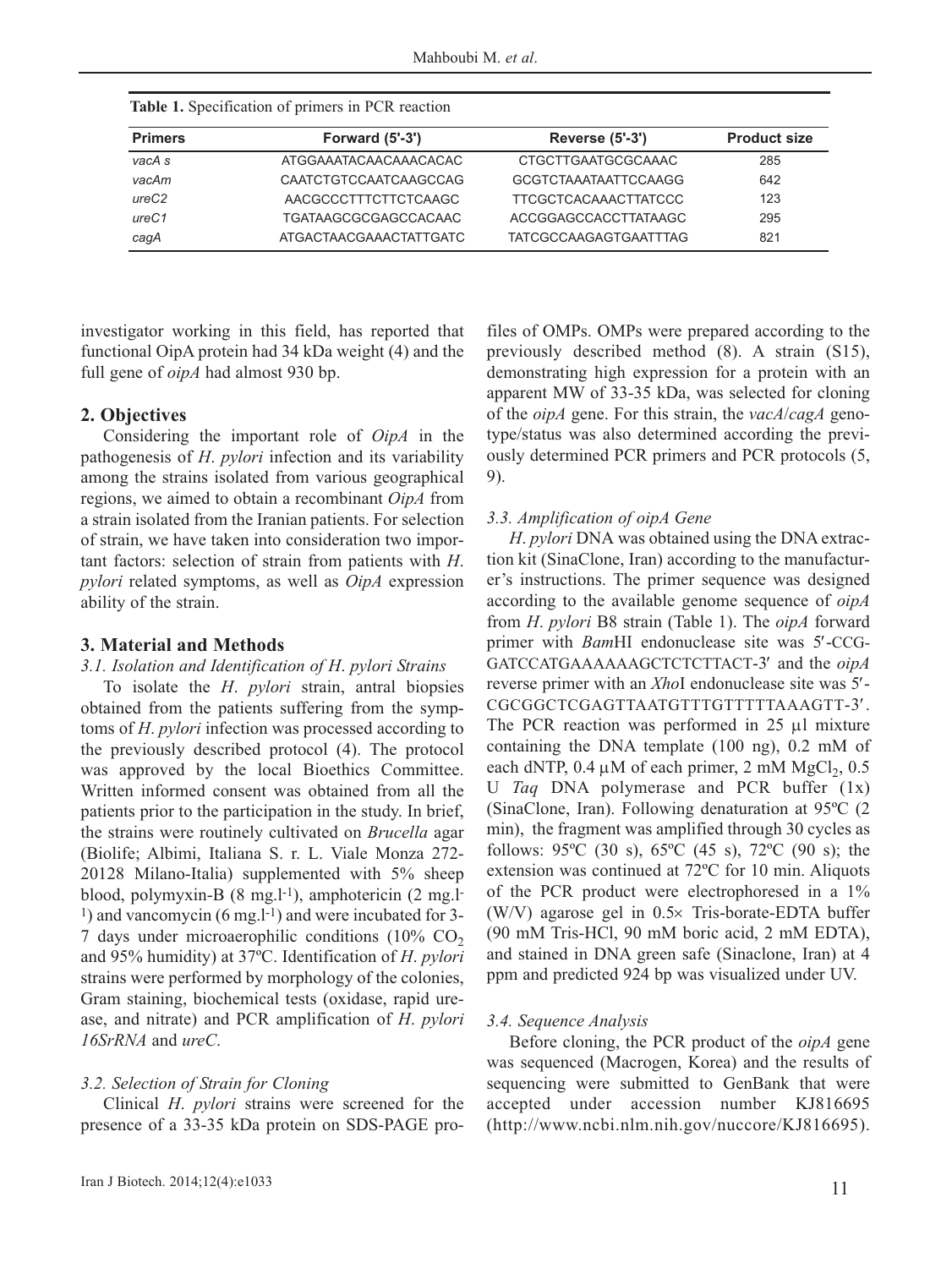Sequence comparison between *oipA* gene obtained in this work and those previously obtained in other parts of the world was also performed.

# *3.5. Construction and Purification of Recombinant oipA*

To construct a recombinant plasmid containing the *oipA* gene, the PCR product was purified with the Ambiclean kit (Vivantis Technologies Sdn Bhd, Malaysia). The pET-28a containing His tag sequences and purified PCR product were both digested by two endonucleases including the *Bam*HI and *Xho*l (Thermo Scientific, USA) to make cohesive ends. The resulting fragments of pET-28a and *oipA* were ligated by T4 DNA ligase (Thermo Scientific, USA). The pET-*oipA* construct was transformed into *E*. *coli*  $DH<sub>5</sub>α$  and was cultured on Luria Bertani (LB) Agar with Kanamycin (30  $\mu$ g.ml<sup>-1</sup>). The recombinant clones were isolated and the recombinant plasmid was extracted for further verification by PCR and restriction enzyme digestion . In order to obtain a better expression, the extracted recombinant plasmid construct was transformed into *E*. *coli* BL21 (DE3). Induction was performed in LB broth by 1 mM IPTG (Isopropyl β-D-1-thiogalactopyranoside).

# *3.6. Purification and Identification of Recombinant OipA Protein*

OipA protein was purified by Ni-NTA affinity chromatography (Novagen, USA) and its presence was confirmed by Western blotting using anti-His-tag monoclonal antibody. For this purpose, the purified protein was separated by 12% SDS-PAGE and was transferred onto a PVDF membrane. The membrane was blocked with blocking solution containing albumin 1% for 1 h at 25°C. The blot was directly treated with 100  $mU.m<sup>1</sup>$  Anti-His<sub>6</sub> Peroxidase solution (Roche) and incubated for 1 h at 25ºC. The blot was washed with washing solution (3×, each 5 min). Predicted desired band was detected by TMB (3, 3, 5, 5- Tetramethylbenzidine) as substrate.

# *3.7. Production of Monospecific Polyclonal Antibodies (pAbs) Against OipA and Specific Identification of Recombinant OipA*

For this purpose, a white New Zealand rabbit (Razi institute, Iran), was immunized, subcutaneously by purified antigen (OipA) with Freund's adjuvant three times at 2 week intervals, and blood samples were taken two weeks after third injection. The resultant pAbs were purified using affinity chromatography

(Sepharose 4B coupled with *H*. *pylori* OMPs). For Western blotting, the SDS-PAGE containing proteins were transferred onto nitro-cellulose sheets using a semi-dry electrotransfer apparatus (Akhtarian Co, Iran). The filters were processed according to the protocol previously described (10).

# **4. Results**

The selected clinical *H*. *pylori* strain (S15), which was isolated from a patient with severe gastritis expressed a protein with an apparent MW of 33-35 kDa. Its *vacA*/*cagA* genotype/status determined by PCR was *s1m2 vacA* and *cagA* positive, respectively (Figure 1). The product of the PCR amplification for the *oip*-A gene was 924 bp. The result of restriction digestion of recombinant pET-28a plasmid confirmed the presence of the *oip*-A gene (Figure 2). The result of sub-cloning into *E*. *coli* BL (DE3), as well as its PCR product was similar to those of *E*. *coli* DH5α. The purified protein from the OipA expression vector *E*. *coli* BL (DE3) showed an apparent MW of 34 kDa (Figure 3 A-B).

The purified OipA protein was detected by anti-His-tag monoclonal antibody in Western blotting and confirmed the presence of 34 kDa protein (Figure 3C). Specific identification of recombinant OipA with anti *H*. *pylori* OipA by Western blotting was demonstrated in Figure 4.

The DNA sequences of the *oipA* gene from this



**Figure 1.** The results of PCR amplification *vacA* (*s ,m*), *cagA*, and *ureC*. Lane 1: MW standard, Lane 2: *vacAs1*, lane 3: *vacAm2*, lane 4: *ureC1*, lane 5: *ureC*2, and lane 6: *cagA* according to the Table 1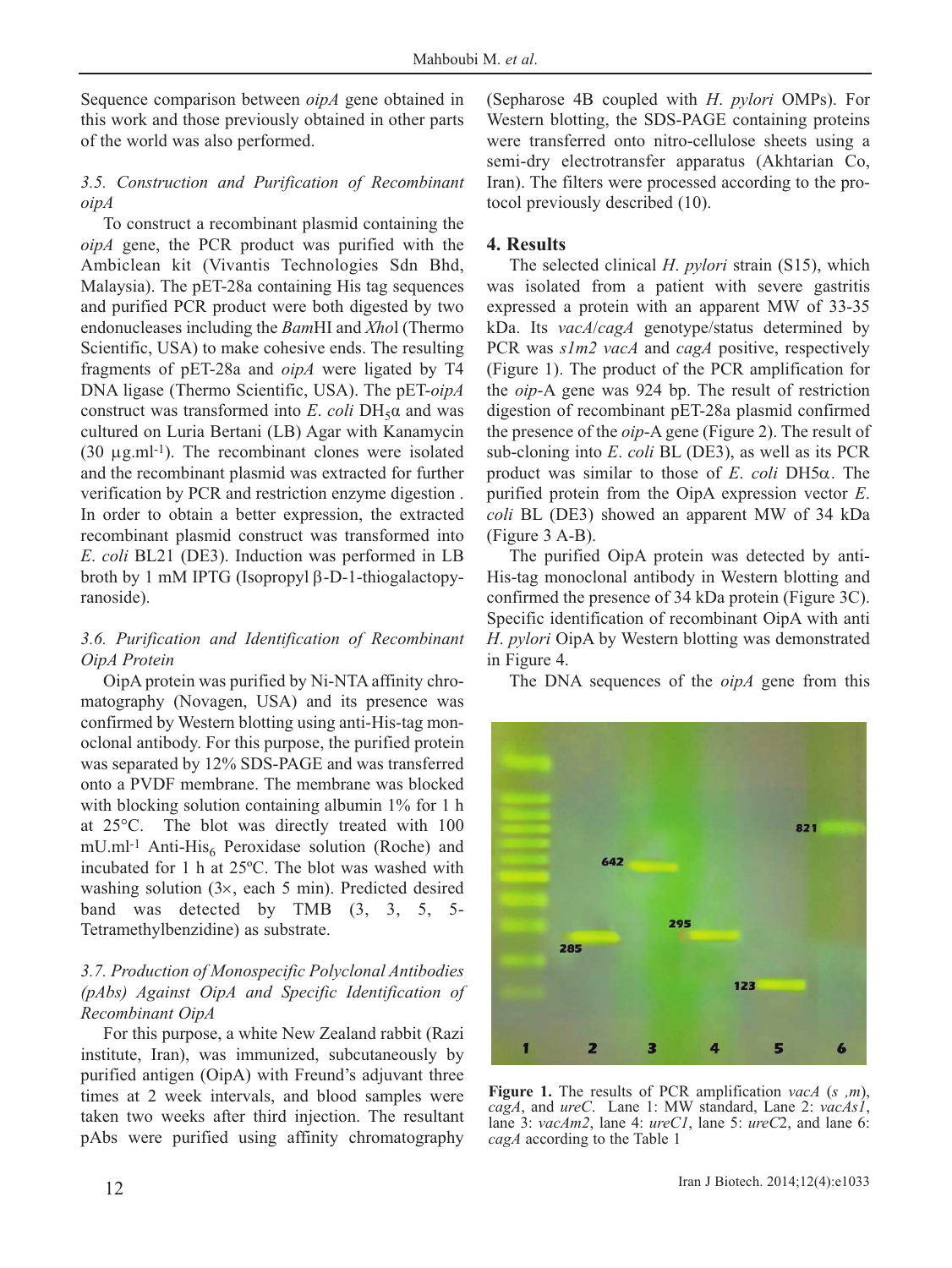

**Figure 2.** Representative agarose gel for demonstrating the oipA-pET28a construct after digestion by *Bam*HI and *Xho*I*.* Lane 1: DNA marker; Lane 2: *oipA* (924 bp) and pET-28a after digestion (5369 bp)

Iranian isolate was compared with 25 *oipA* DNA sequences ( $E_{value} = 0$ ). Identity of Iranian *oipA* genes with other published *oipA* genes in GeneBank was in the ranges 92-96% (Table 2, Figure 5). Identity of *oipA* gene obtained in the present work with that of JHP0581 *oipA* gene from China (AF479754), was 94% (5). Its identity with the *oipA* from Japan and USA was 92-94% (AF233660-AF233683), respectively (4) and with that of the Mexican (FJ899816- FJ899835) was 93-96% (6). Also, its identity with



**Figure 3.** Protein expression in *E. coli* BL (DE3) on SDS-PAGE gel. A: Lane 1-MW marker, lane 2-control (-), lane 3- Recombinant clone. (Coomassie stained); B: Purified recombinant protein: Lane 1- MW marker, lane 2-control (- ), lane 3-recombinant clone. (Coomassie stained). C: Western Blotting with anti-His-tag monoclonal antibody: Lane 1-MW marker, lane 2-Recombinant clone



**Figure 4.** Western blot analysis of OipA recombinant clone with anti-OipA specific antibodies. Lane 1-prestained protein MW marker, lane 2- recombinant OipA clone, lane 3- OipA from strain S15 (strain used for cloning)

*oipA* from *H*. *pylori* B8 *H*. *pylori* strain and standard 26695 *H*. *pylori* strain were 94% and 95%, respectively. The CT repeat of the Iranian *oipA* gene had five CT repeat at the 5′ end of the strand.

#### **5. Discussion**

To obtain a protective vaccine against *H*. *pylori* infection, numerous investigators have evaluated antigenic properties of *H*. *pylori* virulence factors including urease, catalase, VacA, CagA, NapA, GroES, AlpA, BabA, HpaA and SOD recombinant proteins (11-16). Among them, OipA may be one of the most important as it is present in 97.5% and 70% of patients with peptic ulcer and chronic gastritis, respectively (4). Furthermore, it was demonstrated that expression of *oipA* by *H*. *pylori*, enhances the level of IL-8 in serum by increasing the neutrophil infiltration in the gastric mucosa (17). However, there are many unanswered questions about its *invivo* expression status, polymorphism and regulation. It was suggested that the isolates containing the *cag* pathogenicity island (*cagA* positive status), typically also have *oipA* with functional status "on", probably for their inter-related regulation (18). For this purpose, in the present work, a strain with *cagA* positive status was selected for molecular cloning (Figure 1). Furthermore, production of a functional OipA protein requires intact signal region of the gene and the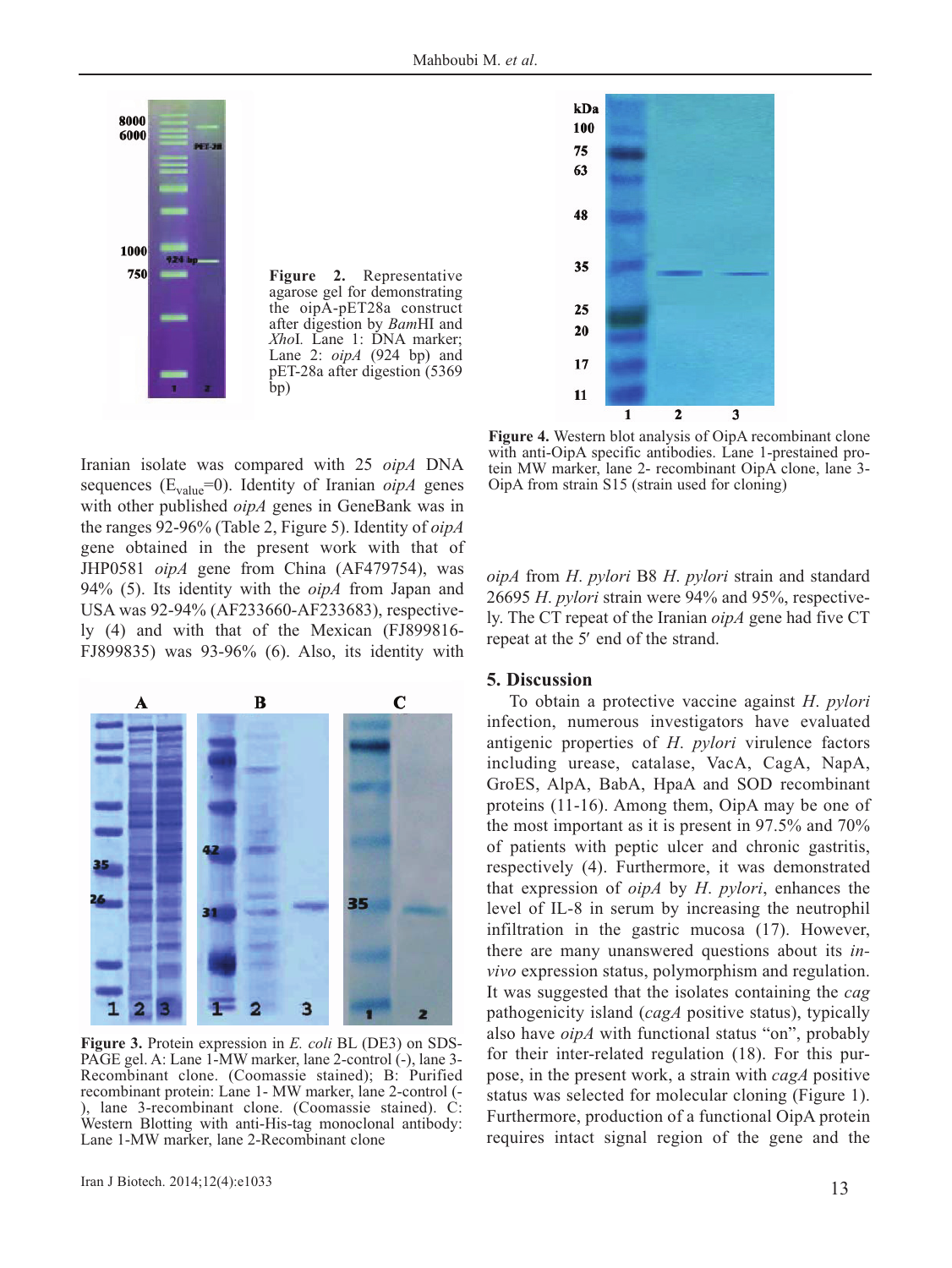absence of any mutation downstream of the gene. For this purpose and for molecular cloning, we selected a strain expressing well the 33-34 kDa OMP. In addition, to evaluate the association of *oipA* status with *H. pylori* related clinical symptoms; we used a local clinical strain isolated from patients with severe clinical symptoms. Successful cloning of entire *oipA* gene able to express the 33-34 kDa protein would explain that this is the first work obtaining a functional oipA clone in Iran (Figures 2-4). By comparison of DNA sequence of this Iranian clone with the sequences of other *oipA* genes cluster, high grade similarity was observed with Mexican *oipA* and with that of Chinese *oipA* to a lesser extent (Table 2, Figure 5). The *oipA* polymorphism, which is well documented by Torres-Morquecho *et al*. (2010), has demonstrated a possible relationship to the severity of *H. pylori*-related symptoms and outcomes. This relationship is observed more in the isolates from south regions (6). The fact that the strain used in this work has been isolated from a patient with more

severe symptoms, association of this 33-34 kDa protein with more severe outcome of *H*. *pylori* infection in Iranian population may also be suggested. Furthermore, presence of more identity between *oipA* of this work and that of Mexican, would explain its similar role in the risk for gastroduodenal diseases among different human populations. However, comparison of complete *oipA* gene sequences from multiple Iranian patients may better clarify this suggestion.

### **Acknowledgements**

The Vice Chancellor for Research, Alzahra University, Tehran, Iran, have supported this work. Special thanks for Prof. Jozef Anné from Rega Institute for Medical Research, KU Leuven, Minderbroedersstraat 10 blok x-bus 1030, B-3000 Leuven, Belgium for valuable comments on the manuscript.

### **Conflict of interest**

The authors have no substantial financial or commer-

| Table 2. The blasting of the <i>oipA</i> gene from Iranian isolates with <i>oipA</i> from Gene Bank |                    |                 |                  |                  |     |
|-----------------------------------------------------------------------------------------------------|--------------------|-----------------|------------------|------------------|-----|
| Description of clone gene                                                                           | <b>Query cover</b> | <b>Identity</b> | <b>Accession</b> | <b>Reference</b> | bp  |
| clone 259f5oipA                                                                                     | 87%                | 95%             | FJ869826         | (6)              | 860 |
| clone 24a3oipA                                                                                      | 88%                | 95%             | FJ869815         | (6)              | 863 |
| clone 252a2oipA                                                                                     | 87%                | 95%             | FJ869823         | (6)              | 861 |
| clone 44c4oipA                                                                                      | 87%                | 95%             | FJ869818         | (6)              | 857 |
| strain SS1oipA                                                                                      | 89%                | 94%             | AF233683         | (4)              | 896 |
| clone 254a10oipA                                                                                    | 88%                | 94%             | FJ869824         | (6)              | 881 |
| clone 44c2oipA                                                                                      | 87%                | 94%             | FJ869817         | (6)              | 855 |
| clone 259a1oipA                                                                                     | 87%                | 94%             | FJ869835         | (6)              | 866 |
| strain GI2060oipA                                                                                   | 89%                | 94%             | AF233682         | (4)              | 894 |
| clone 69a2oipA                                                                                      | 87%                | 94%             | FJ869819         | (6)              | 855 |
| clone JHP0581oipA                                                                                   | 89%                | 94%             | AF479754         | (5)              | 924 |
| clone 309a11oipA                                                                                    | 87%                | 94%             | FJ869830         | (6)              | 849 |
| clone 236c6oipA                                                                                     | 87%                | 94%             | FJ869820         | (6)              | 853 |
| clone 33a1oipA                                                                                      | 85%                | 94%             | FJ869816         | (6)              | 824 |
| clone 251i4oipA                                                                                     | 83%                | 94%             | FJ869822         | (6)              | 808 |
| clone 256c2oipA                                                                                     | 83%                | 94%             | FJ869825         | (6)              | 809 |
| clone 261a1oipA                                                                                     | 87%                | 93%             | FJ869827         | (6)              | 853 |
| strain JK35oipA                                                                                     | 87%                | 92%             | AF233662         | (4)              | 886 |
| strain JK51oipA                                                                                     | 89%                | 92%             | AF233667         | (4)              | 893 |
| clone 307c4oipA                                                                                     | 87%                | 96%             | FJ869829         | (6)              | 897 |
| clone 550c12oipA                                                                                    | 47%                | 95%             | FJ869832         | (6)              | 459 |
| clone 248f9oipA                                                                                     | 46%                | 95%             | FJ869821         | (6)              | 453 |
| clone 475a3oipA                                                                                     | 46%                | 95%             | FJ869831         | (6)              | 456 |
| clone 291c11oipA                                                                                    | 46%                | 94%             | FJ869828         | (6)              | 456 |
| clone 249a5oipA                                                                                     | 46%                | 94%             | FJ869834         | (6)              | 448 |

| Iran J Biotech. 2014;12(4):e1033 |
|----------------------------------|
|                                  |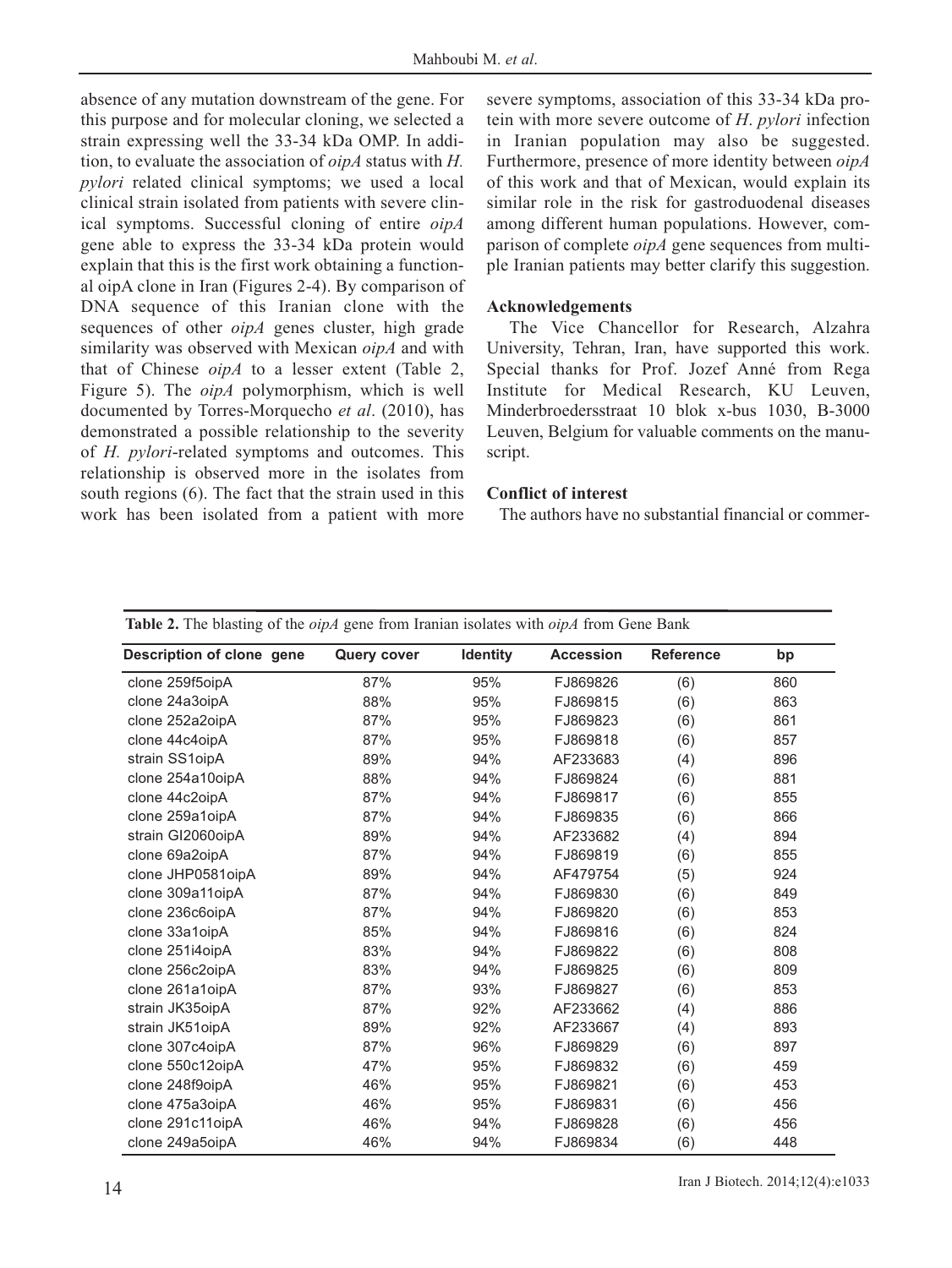Mahboubi M. *et al*.



**Figure 5.** Phylogenic tree of the *oipA* gene from Iranian isolates (S15) with *oipA* from Gene Bank

cial conflicts of interest with the current work or its publication.

#### **Authors' Contributions**

Mahboubi M and Falsafi T, designed the study and wrote the manuscript, also provided vital analytical tools; Mahboubi M performed the majority of experiments; Sadeghizadeh M, participated to analytical tools and critically reading of the manuscript.

#### **References**

- 1. Sgouros SN, Bergele C. Clinical outcome of patients with *Helicobacter pylori* infection: the bug, the host, or the environment? *Postgrad Med J*. 2006;**82**(967):338- 342.doi:10.1136/pgmj.2005.038273
- 2. Tabassam FH, Graham DY, Yamaoka Y. OipA plays a role in *Helicobacter pylori*-induced focal adhesion kinase activation and cytoskeletal re-organization. *Cell Microbiol*. 2008;**10**(4):1008- 1020. doi:10.1111/j.1462-5822.2007.01104.x
- 3. Yamaoka Y, Kodama T, Graham DY, Kashima K. Search for putative virulence factors of *Helicobacter pylori*: the lowmolecular-weight (33-35 K) antigen. *Dig Dis Sci.* 1998;**43**(7):1482-1487.doi:10.1023/A:1018850412148
- 4. Yamaoka Y, Kwon DH, Graham DY. A M(r) 34,000 proinflammatory outer membrane protein (*oipA*) of Helicobacter pylori. *Proc Natl Acad Sci U S A*. 2000;**97**(13):7533- 7538.doi:10.1073/pnas.130079797
- 5. Chen DR, Huang AL, Tao XH, Wang PL, Jiang Z. Cloning and sequence analysis of gene oipA encoding an outer membrane protein of human *Helicobacter pylori*. *World J Gastroenterol*. 2004;**10**(21):3205-3207.
- 6. Torres-Morquecho A, Giono-Cerezo S, Camorlinga-Ponce M, Vargas-Mendoza CF, Torres J. Evolution of bacterial genes: evidences of positive Darwinian selection and fixation of base substitutions in virulence genes of *Helicobacter pylori*. *Infect Genet Evol*. 2010;**10**(6):764-776.doi:10.1016/j.meegid.2010.04.005
- 7. Teymournejad O, Mobarez AM, Hassan ZM, Noori S, Moazzeni SM, Khoramabadi N. Cloning, Expression, Purification and Toxicity Evaluation of *Helicobacter pylori* Outer Inflammatory Protein A. *Ind J Microbiol.* 2013;**53**(4):391-394.doi:10.1007/s12088-013-0383-2
- 8. Falsafi T. Association between efficient adhesion to HEp-2 cells and severity of gastritis in *Helicobacter pylori* strains isolated from children. Iranian Journal of Microbiology. 2009;**1**(1):23-30.doi:10.1186/1471-230X-2-20
- 9. Faundez G, Troncoso M, Figueroa G. cagA and vacA in strains of *Helicobacter pylori* from ulcer and non-ulcerative dyspepsia